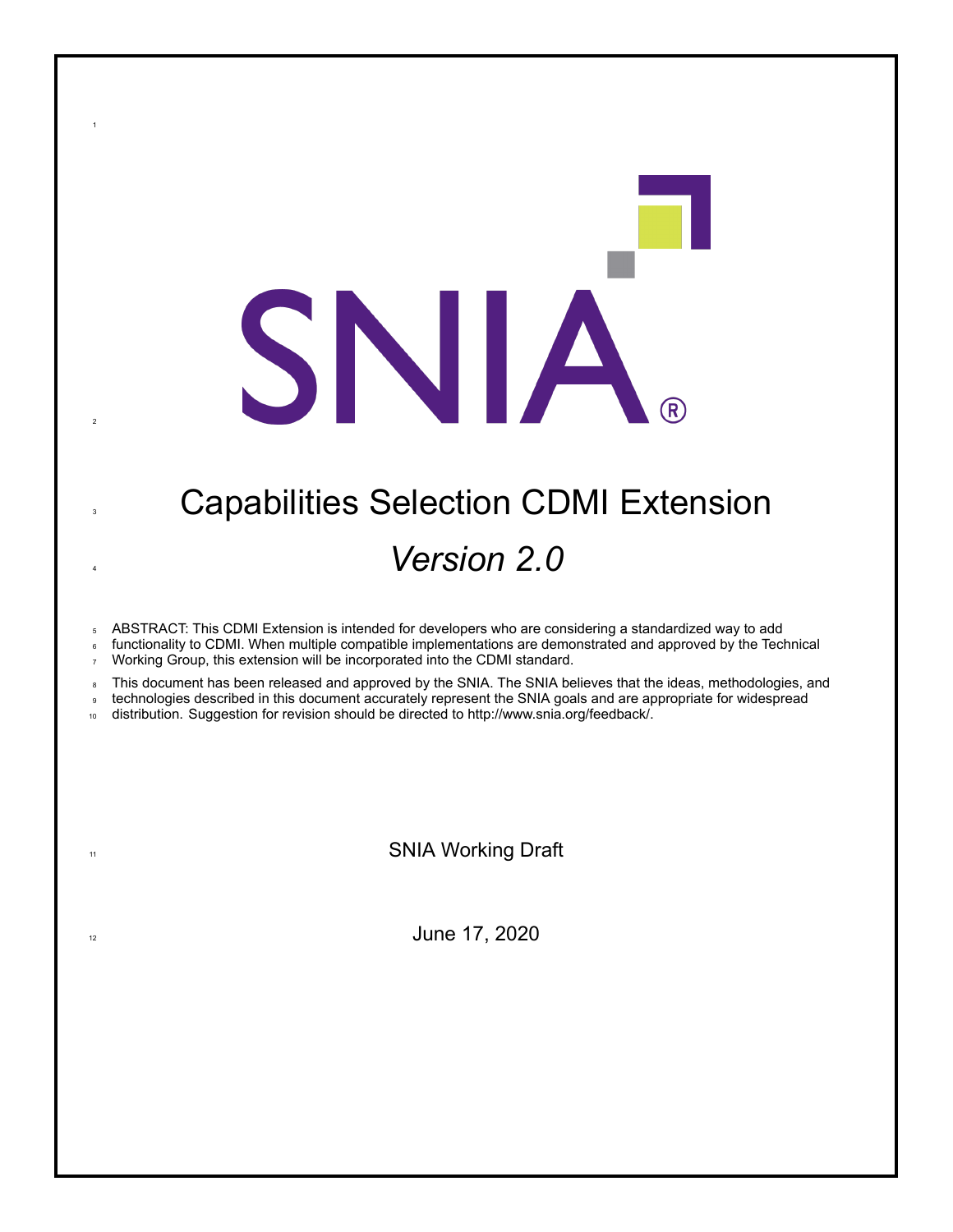#### <sup>13</sup> USAGE

Copyright © 2020 SNIA. All rights reserved. All other trademarks or registered trademarks are the property of their 15 respective owners.

<sup>16</sup> The SNIA hereby grants permission for individuals to use this document for personal use only, and for corporations and

<sup>17</sup> other business entities to use this document for internal use only (including internal copying, distribution, and display) provided that:

<sup>19</sup> 1. Any text, diagram, chart, table or definition reproduced shall be reproduced in its entirety with no alteration, and,

<sup>20</sup> 2. Any document, printed or electronic, in which material from this document (or any portion hereof) is reproduced shall <sub>21</sub> acknowledge the SNIA copyright on that material, and shall credit the SNIA for granting permission for its reuse.

- <sub>22</sub> Other than as explicitly provided above, you may not make any commercial use of this document, sell any excerpt or <sup>23</sup> this entire document, or distribute this document to third parties. All rights not explicitly granted are expressly reserved
- <sup>24</sup> to SNIA.
- <sup>25</sup> Permission to use this document for purposes other than those enumerated above may be requested by emailing <sup>26</sup> tcmd@snia.org. Please include the identity of the requesting individual or company and a brief description of the pur-
- <sup>27</sup> pose, nature, and scope of the requested use.
- 28 All code fragments, scripts, data tables, and sample code in this SNIA document are made available under the following <sup>29</sup> license:
- <sup>30</sup> BSD 3-Clause Software License
- 31 Copyright (c) 2020, The Storage Networking Industry Association.
- <sup>32</sup> Redistribution and use in source and binary forms, with or without modification, are permitted provided that the following 33 conditions are met:
- <sup>34</sup> \* Redistributions of source code must retain the above copyright notice, this list of conditions and the following disclaimer.
- <sup>35</sup> \* Redistributions in binary form must reproduce the above copyright notice, this list of conditions and the following <sup>36</sup> disclaimer in the documentation and/or other materials provided with the distribution.

<sup>37</sup> \* Neither the name of The Storage Networking Industry Association (SNIA) nor the names of its contributors may be 38 used to endorse or promote products derived from this software without specific prior written permission.

<sup>39</sup> THIS SOFTWARE IS PROVIDED BY THE COPYRIGHT HOLDERS AND CONTRIBUTORS "AS IS" AND ANY EX-<sup>40</sup> PRESS OR IMPLIED WARRANTIES, INCLUDING, BUT NOT LIMITED TO, THE IMPLIED WARRANTIES OF MER-

<sup>41</sup> CHANTABILITY AND FITNESS FOR A PARTICULAR PURPOSE ARE DISCLAIMED. IN NO EVENT SHALL THE

<sup>42</sup> COPYRIGHT OWNER OR CONTRIBUTORS BE LIABLE FOR ANY DIRECT, INDIRECT, INCIDENTAL, SPECIAL,

- <sup>43</sup> EXEMPLARY, OR CONSEQUENTIAL DAMAGES (INCLUDING, BUT NOT LIMITED TO, PROCUREMENT OF SUB-
- <sup>44</sup> STITUTE GOODS OR SERVICES; LOSS OF USE, DATA, OR PROFITS; OR BUSINESS INTERRUPTION) HOWEVER
- <sup>45</sup> CAUSED AND ON ANY THEORY OF LIABILITY, WHETHER IN CONTRACT, STRICT LIABILITY, OR TORT (INCLUD-<sup>46</sup> ING NEGLIGENCE OR OTHERWISE) ARISING IN ANY WAY OUT OF THE USE OF THIS SOFTWARE, EVEN IF
- ADVISED OF THE POSSIBILITY OF SUCH DAMAGE.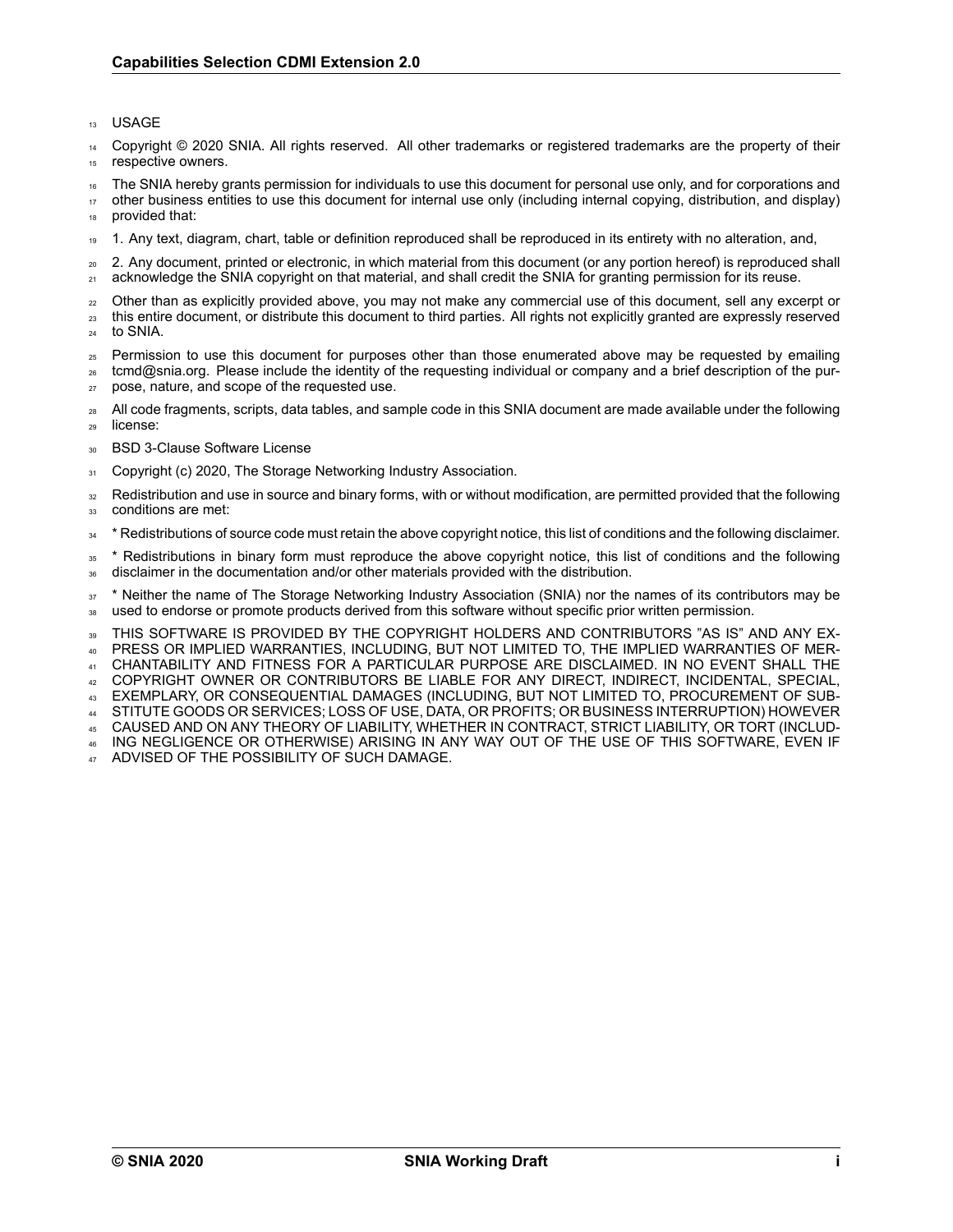### <sup>48</sup> DISCLAIMER

- 49 The information contained in this publication is subject to change without notice. The SNIA makes no warranty of any
- <sup>50</sup> kind with regard to this specification, including, but not limited to, the implied warranties of merchantability and fitness for
- 51 a particular purpose. The SNIA shall not be liable for errors contained herein or for incidental or consequential damages
- 52 in connection with the furnishing, performance, or use of this specification.
- 53 Suggestions for revisions should be directed to https://www.snia.org/feedback/.

54 Copyright © 2020 SNIA. All rights reserved. All other trademarks or registered trademarks are the property of their

<sup>55</sup> respective owners.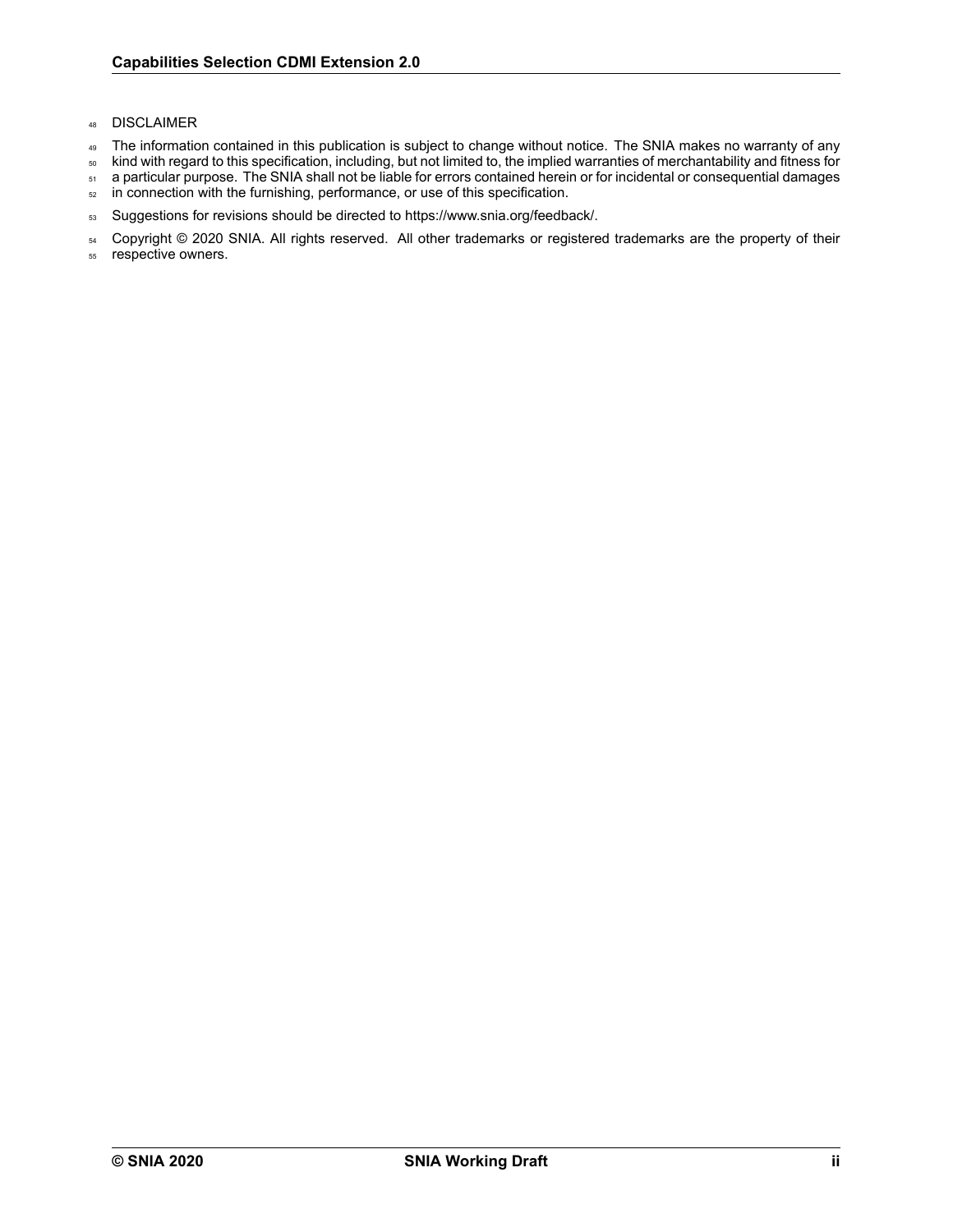# **Contents**

|  | 57 Clause 1: Capabilities Selection CDMI Extension |  |
|--|----------------------------------------------------|--|
|  |                                                    |  |
|  |                                                    |  |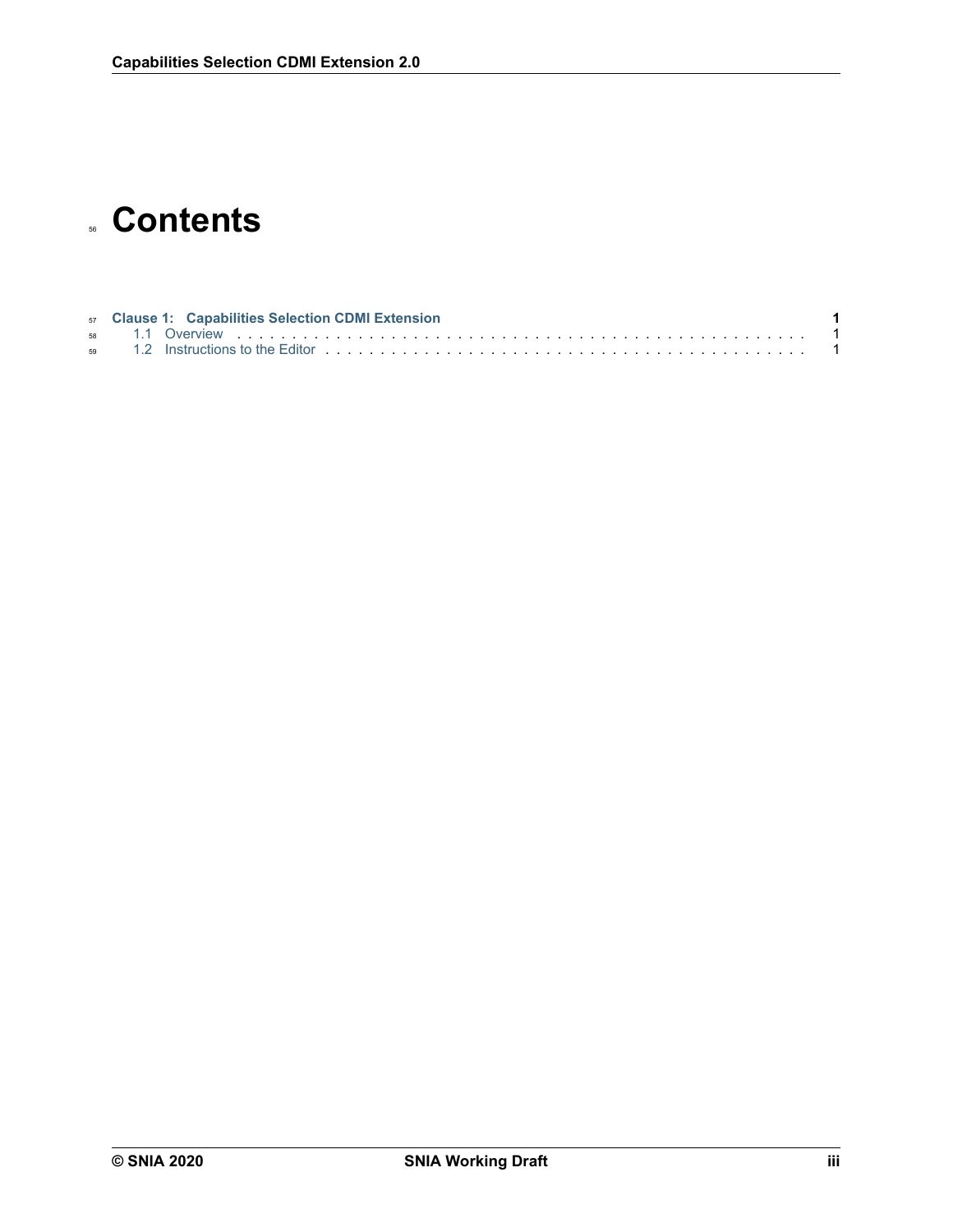### <span id="page-4-0"></span><sup>60</sup> **Clause 1**

## **Capabilities Selection CDMI Extension**

### <span id="page-4-1"></span><sup>62</sup> **1.1 Overview**

63 The capabilities objects in /<cdmi\_root>/cdmi\_capabilities/ describe sets of capabilities supported for stored 64 objects. This extension extends CDMI to permit capabilities objects to also contain data system metadata values that

65 act as default values and permit the capabilitiesURI to be specified on create or update, which allows an object to inherit

66 these data system metadata values.

### <span id="page-4-2"></span><sup>67</sup> **1.2 Instructions to the Editor**

68 To merge this extension into the CDMI 2.0.0 specification, make the following changes:

69 1. Add an entry immediately below the domainURI entry in the table starting on line 138 of <sup>70</sup> cdmi\_core/cdmi\_data\_object/create.txt, as follows:

| <b>Field Name</b> | Type                  | Description                                                                                                                                                                                                                                                | Requirement |
|-------------------|-----------------------|------------------------------------------------------------------------------------------------------------------------------------------------------------------------------------------------------------------------------------------------------------|-------------|
| capabilitiesURI   | <b>JSON</b><br>string | URI of a capabilities object. The newly created data object<br>shall inherit data system metadata values from the specified<br>capabilities object.                                                                                                        | Optional    |
|                   |                       | If data system metadata items are specified in the capabilities<br>object and in the metadata field included with the create<br>operation, the contents of the data system metadata items in<br>the create operation metadata field shall take precedence. |             |
|                   |                       | The capabilitiesURI of the created data object may not match<br>the specified capabilitiesURI, depending on the object<br>type, specified data system metadata items, and other system<br>configurations.                                                  |             |
|                   |                       | If an invalid URI is specified, an HTTP status code of 400<br>Bad Request shall be returned.                                                                                                                                                               |             |

#### Table 1: Request message body - Create a data object using CDMI

 $71$  2. Add the following example to the end of the examples section starting on line 394 of <sup>72</sup> cdmi core/cdmi data object/create.txt, as follows:

73 EXAMPLE 8: PUT to the container URI to create a "gold" object:

```
--> PUT /cdmi/2.0.0/MyContainer/MyGoldObject.txt HTTP/1.1
--> Host: cloud.example.com
--> Accept: application/cdmi-object
--> Content-Type: application/cdmi-object
\rightarrow\rightarrow--> "mimetype" : "text/plain",
```
(continues on next page)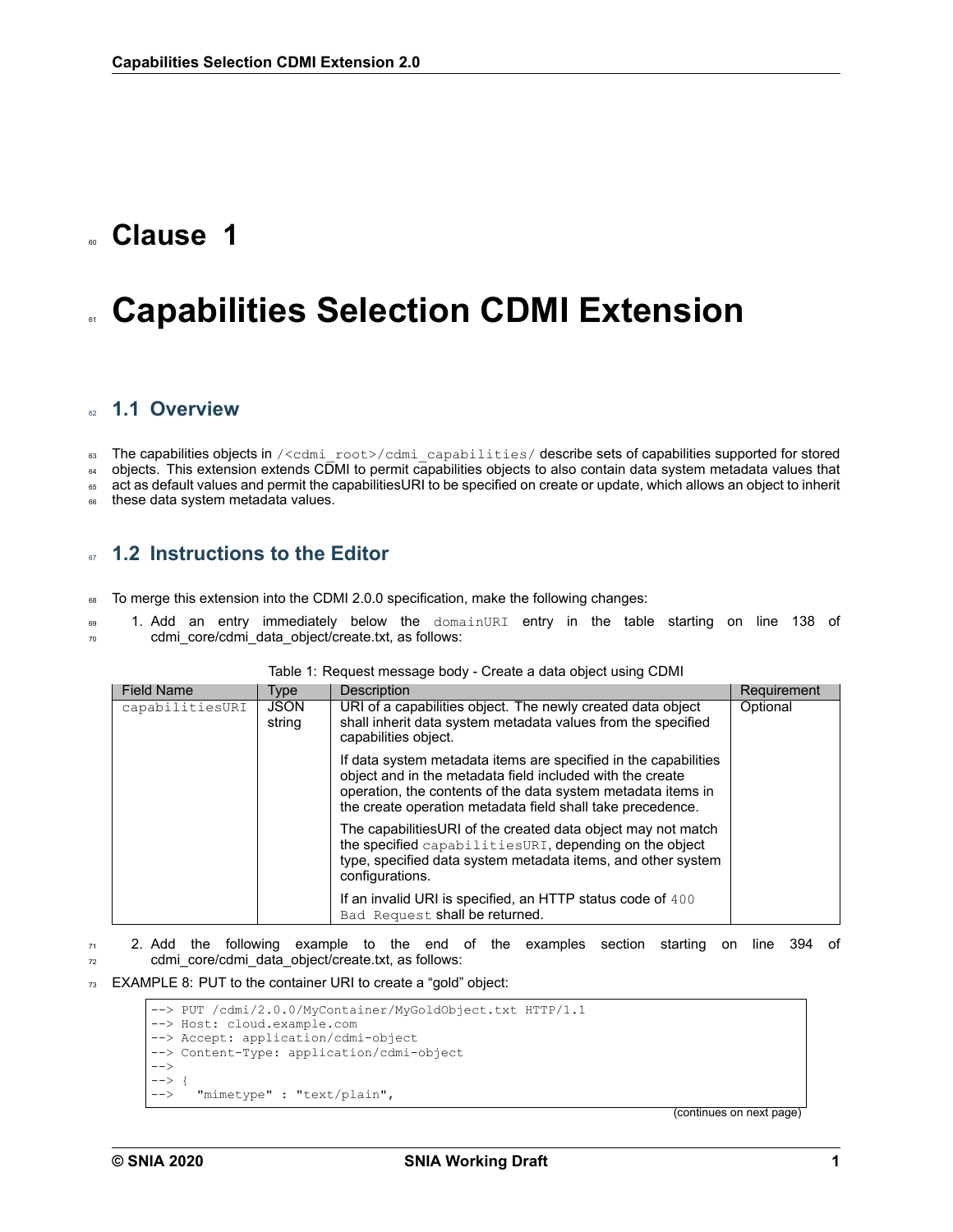(continued from previous page)

```
--> "capabilitiesURI": "/cdmi_capabilities/dataobject/gold/",<br>--> "value": "This is the Value of this Data Object"
       "value" : "This is the Value of this Data Object"
--> }
<-- HTTP/1.1 201 Created
<-- Content-Type: application/cdmi-object
\lt -<br><--<br><---<br><---<-- "objectType" : "application/cdmi-object",
<-- "objectID" : "00007ED90010D891022876A8DE0BC0FD",
<-- "objectName" : "MyGoldObject.txt",<br><-- "parentURI" : "/MyContainer/",
       "parentURI" : "/MyContainer/",
<-- "parentID" : "00007E7F00102E230ED82694DAA975D2",
       "domainURI" : "/cdmi_domains/MyDomain/",
<-- "capabilitiesURI" : "/cdmi_capabilities/dataobject/gold/",<br><-- "completionStatus" : "Complete",
       "completionStatus" : "Complete",
<-- "mimetype" : "text/plain",
       "metadata" : {
<-- "cdmi_size" : "37",
          <Data System Metadata Inherited from Gold Capabilities>
\leftarrow - }
\leftarrow - }
```
 $74$  3. Add an entry immediately below the domainURI entry in the table starting on line 110 of <sup>75</sup> cdmi\_core/cdmi\_data\_object/update.txt, as follows:

| <b>Field Name</b> | Type                  | Description                                                                                                                                                                                                                                                | Requirement |
|-------------------|-----------------------|------------------------------------------------------------------------------------------------------------------------------------------------------------------------------------------------------------------------------------------------------------|-------------|
| capabilitiesURI   | <b>JSON</b><br>string | URI of a capabilities object. The updated data object shall<br>inherit data system metadata values from the specified<br>capabilities object, overwriting data system metadata values if<br>already present.                                               | Optional    |
|                   |                       | If data system metadata items are specified in the capabilities<br>object and in the metadata field included with the update<br>operation, the contents of the data system metadata items in<br>the update operation metadata field shall take precedence. |             |
|                   |                       | The capabilitiesURI of the updated data object may not match<br>the specified capabilitiesURI, depending on the object<br>type, specified data system metadata items, and other system<br>configurations.                                                  |             |
|                   |                       | If an invalid URI is specified, an HTTP status code of 400<br>Bad Request shall be returned.                                                                                                                                                               |             |

Table 2: Request message body - Update a CDMI data object using CDMI

 $76$  4. Add the following examples to the end of the examples section starting on line 291 of <sub>77</sub> cdmi\_core/cdmi\_data\_object/update.txt, as follows:

 $78$  EXAMPLE 13: PATCH to the data object URI to change a "gold" object to a "silver" object:

```
--> PATCH /cdmi/2.0.0/MyContainer/MyGoldObject.txt HTTP/1.1
--> Host: cloud.example.com
--> Content-Type: application/cdmi-object
-->
--> {
      "capabilitiesURI": "/cdmi capabilities/dataobject/silver/"
--> 3<-- HTTP/1.1 204 No Content
```
<sup>79</sup> EXAMPLE 14: PATCH to the data object URI to change a "gold" object to a "silver" object, including a manually specified

<sup>80</sup> data system metadata item value (also required to preserve any data system metadata item values that were previously 81 specified manually):

--> PATCH /cdmi/2.0.0/MyContainer/MyGoldObject.txt HTTP/1.1 --> Host: cloud.example.com

(continues on next page)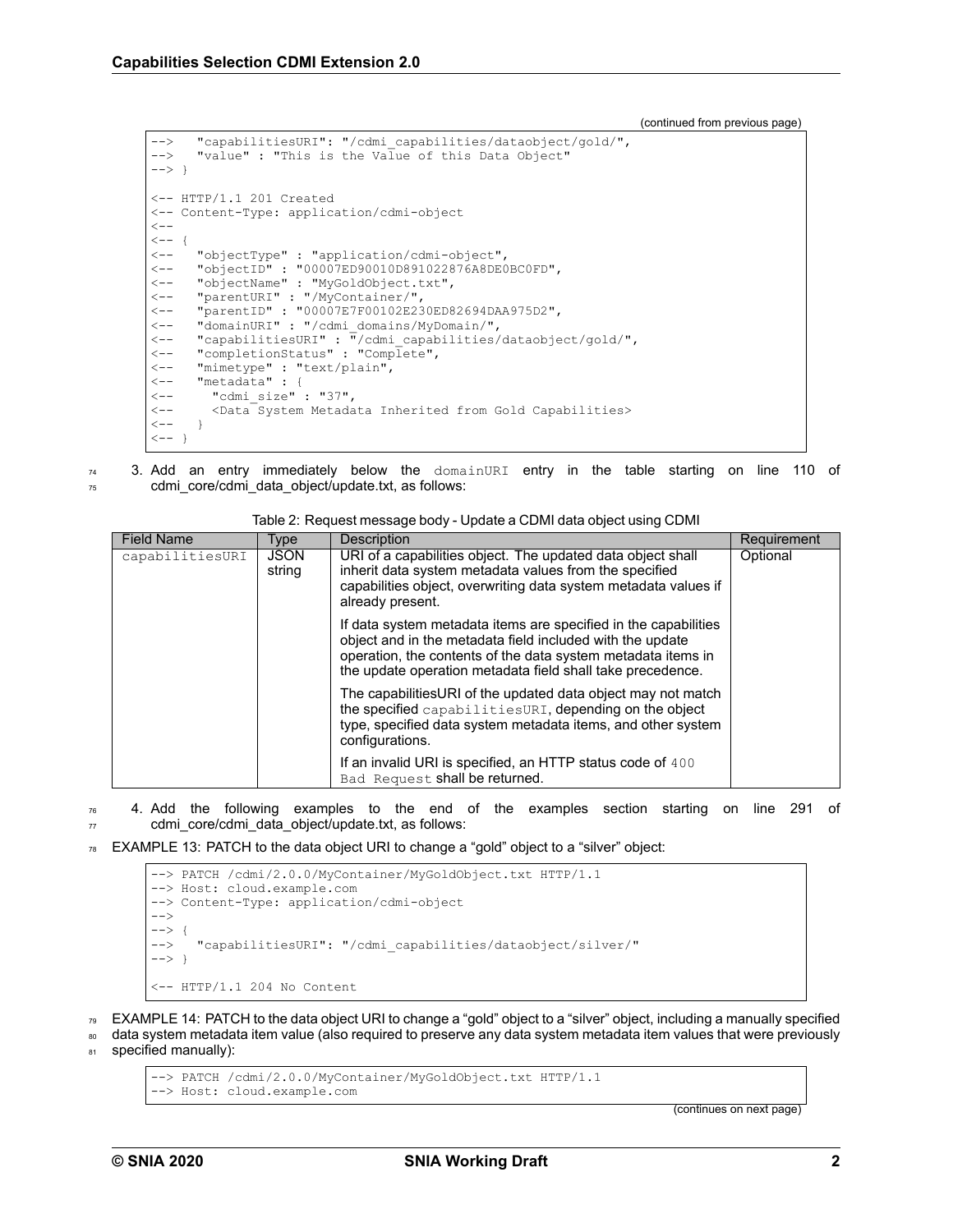(continued from previous page)

```
--> Content-Type: application/cdmi-object
-->
\leftarrow > {
--> "capabilitiesURI": "/cdmi_capabilities/dataobject/silver/",<br>--> "metadata": {
       "metadata": {
--> "cdmi_data_redundancy": "3"
\leftarrow > }
-->}
<-- HTTP/1.1 204 No Content
```
82 5. Add an entry immediately below the domainURI entry in the table starting on line 112 of 83 cdmi\_core/cdmi\_container\_object/create.txt, as follows:

| <b>Field Name</b> | Type                  | <b>Description</b>                                                                                                                                                                                                                                         | Requirement |
|-------------------|-----------------------|------------------------------------------------------------------------------------------------------------------------------------------------------------------------------------------------------------------------------------------------------------|-------------|
| capabilitiesURI   | <b>JSON</b><br>string | URI of a capabilities object. The newly created container<br>object shall inherit data system metadata values from the<br>specified capabilities object.                                                                                                   | Optional    |
|                   |                       | If data system metadata items are specified in the capabilities<br>object and in the metadata field included with the create<br>operation, the contents of the data system metadata items in<br>the create operation metadata field shall take precedence. |             |
|                   |                       | The capabilitiesURI of the created container object may not<br>match the specified capabilitiesURI, depending on the<br>object type, specified data system metadata items, and other<br>system configurations.                                             |             |
|                   |                       | If an invalid URI is specified, an HTTP status code 400 Bad<br>Request shall be returned.                                                                                                                                                                  |             |

Table 3: Request message body - Create a container object using CDMI

- 84 6. Add the following example to the end of the examples section starting on line 425 of 85 cdmi\_core/cdmi\_container\_object/create.txt, as follows:
- EXAMPLE 5: PUT to the container URI to create a "gold" container:

```
--> PUT /cdmi/2.0.0/MyContainer/ HTTP/1.1
--> Host: cloud.example.com
--> Accept: application/cdmi-container
--> Content-Type: application/cdmi-container
-->
--> {
--> "capabilitiesURI" : "/cdmi capabilities/container/gold/"
\leftarrow > \}<-- HTTP/1.1 201 Created
<-- Content-Type: application/cdmi-container
\prec-+<br><- - _ { <br><- -<-- "objectType" : "application/cdmi-container",
       "objectID" : "00007ED900104E1D14771DC67C27BF8B",
<-- "objectName" : "MyContainer/",
<-- "parentURI" : "/",
<-- "parentID" : "00007E7F0010128E42D87EE34F5A6560",
<-- "domainURI" : "/cdmi_domains/MyDomain/",
<-- "capabilitiesURI" : "/cdmi_capabilities/container/gold/",<br><-- "completionStatus" : "Complete",
<-- "completionStatus" : "Complete",
       "metadata" : {
<-- <Data System Metadata Inherited from Gold Capabilities>
\left\langle --\right\rangle ...
\begin{array}{ccc} & & & \\ & & & \\ & & & \\ & & & \\ & & & \\ & & & \\ & & - & \\ \end{array}"childrenrange": "",
<-- "children": []
\leftarrow - }
```
 $\frac{1}{87}$  7. Add an entry immediately below the  $\frac{1}{20}$  domainURI entry in the table starting on line 111 of 88 cdmi\_core/cdmi\_container\_object/update.txt, as follows: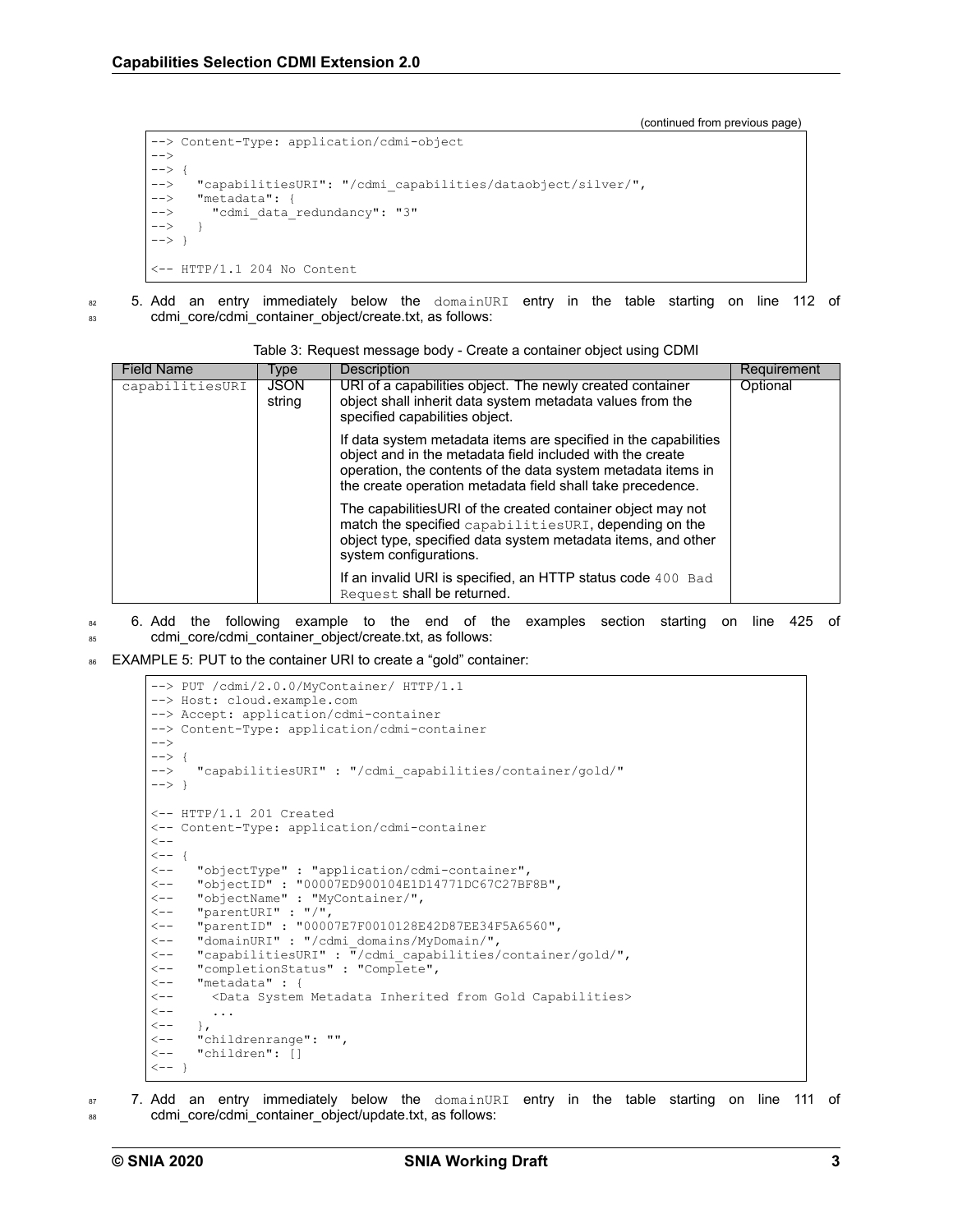| <b>Field Name</b> | Type                  | <b>Description</b>                                                                                                                                                                                                                                         | Requirement |
|-------------------|-----------------------|------------------------------------------------------------------------------------------------------------------------------------------------------------------------------------------------------------------------------------------------------------|-------------|
| capabilitiesURI   | <b>JSON</b><br>string | URI of a capabilities object. The updated container object<br>shall inherit data system metadata values from the specified<br>capabilities object, overwriting data system metadata values if<br>already present.                                          | Optional    |
|                   |                       | If data system metadata items are specified in the capabilities<br>object and in the metadata field included with the update<br>operation, the contents of the data system metadata items in<br>the update operation metadata field shall take precedence. |             |
|                   |                       | The capabilities URI of the updated container object may not<br>match the specified capabilitiesURI, depending on the<br>object type, specified data system metadata items, and other<br>system configurations.                                            |             |
|                   |                       | If an invalid URI is specified, an HTTP status code of 400<br>Bad Request shall be returned.                                                                                                                                                               |             |

|  | Table 4: Request message body - Update a container object using CDMI |  |  |  |  |  |
|--|----------------------------------------------------------------------|--|--|--|--|--|
|--|----------------------------------------------------------------------|--|--|--|--|--|

89 8. Add the following example to the end of the examples section starting on line 275 of <sup>90</sup> cdmi\_core/cdmi\_container\_object/update.txt, as follows:

91 EXAMPLE 3: PATCH to the container object URI to change a "gold" container to a "silver" container:



92 9. Add an entry immediately below the domainURI entry in the table starting on line 158 of 93 cdmi\_core/cdmi\_container\_object/create\_post\_object.txt, as follows:

| <b>Field Name</b> | Type                  | Description                                                                                                                                                                                                                                                | Requirement |
|-------------------|-----------------------|------------------------------------------------------------------------------------------------------------------------------------------------------------------------------------------------------------------------------------------------------------|-------------|
| capabilitiesURI   | <b>JSON</b><br>string | URI of a capabilities object. The newly created data object<br>shall inherit data system metadata values from the specified<br>capabilities object.                                                                                                        | Optional    |
|                   |                       | If data system metadata items are specified in the capabilities<br>object and in the metadata field included with the create<br>operation, the contents of the data system metadata items in<br>the create operation metadata field shall take precedence. |             |
|                   |                       | The capabilitiesURI of the created data object may not match<br>the specified capabilitiesURI, depending on the object<br>type, specified data system metadata items, and other system<br>configurations.                                                  |             |
|                   |                       | If an invalid URI is specified, an HTTP status code of 400<br>Bad Request shall be returned.                                                                                                                                                               |             |

#### Table 5: Request message body - Create a new data object Using CDMI

94 10. Add an entry immediately below the domainURI entry in the table starting on line 146 of <sup>95</sup> cdmi\_core/cdmi\_container\_object/create\_post\_queue.txt, as follows: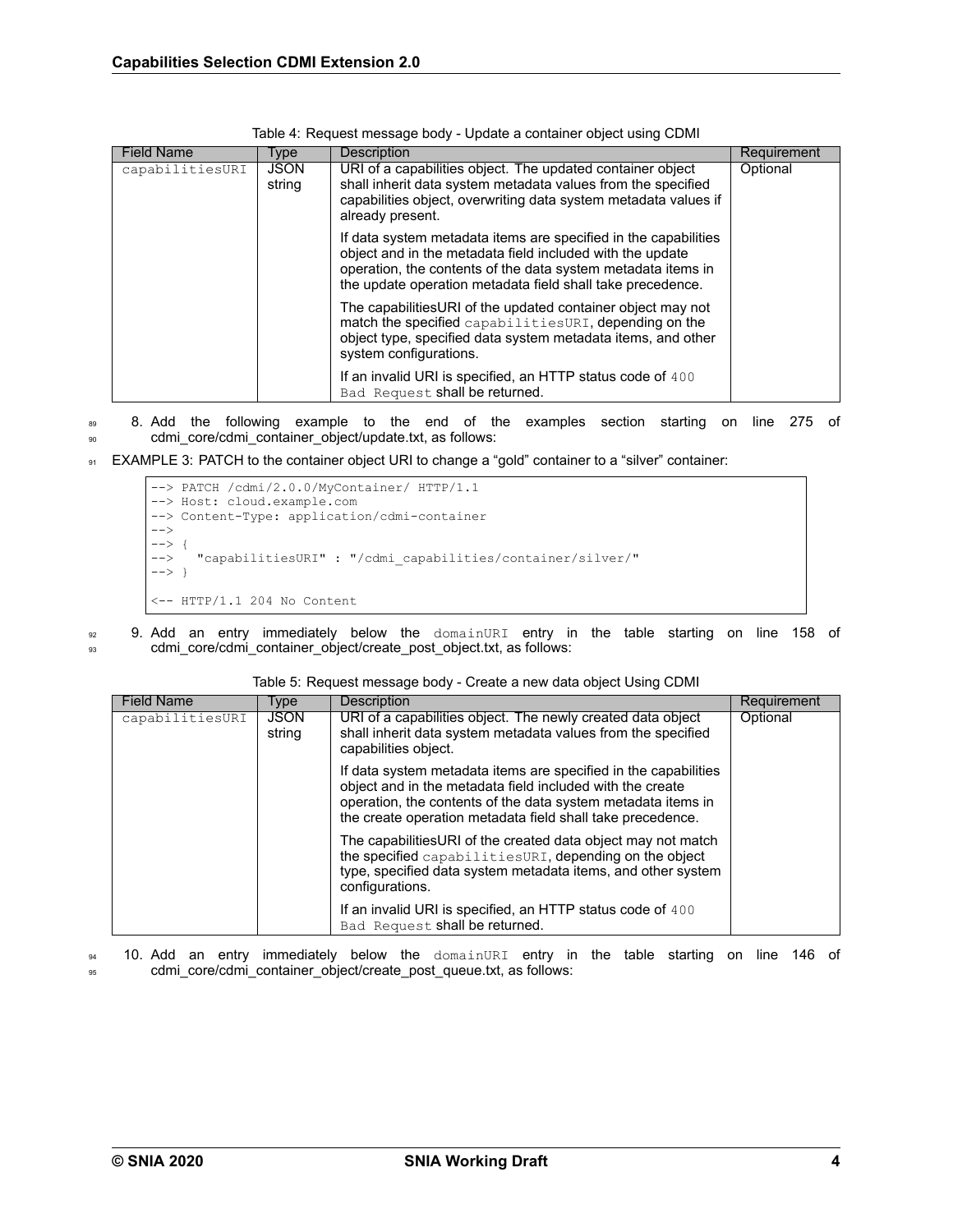| <b>Field Name</b> | Type                  | <b>Description</b>                                                                                                                                                                                                                                         | Requirement |
|-------------------|-----------------------|------------------------------------------------------------------------------------------------------------------------------------------------------------------------------------------------------------------------------------------------------------|-------------|
| capabilitiesURI   | <b>JSON</b><br>string | URI of a capabilities object. The newly created queue object<br>shall inherit data system metadata values from the specified<br>capabilities object.                                                                                                       | Optional    |
|                   |                       | If data system metadata items are specified in the capabilities<br>object and in the metadata field included with the create<br>operation, the contents of the data system metadata items in<br>the create operation metadata field shall take precedence. |             |
|                   |                       | The capabilitiesURI of the created queue object may not<br>match the specified capabilitiesURI, depending on the<br>object type, specified data system metadata items, and other<br>system configurations.                                                 |             |
|                   |                       | If an invalid URI is specified, an HTTP status code of 400<br>Bad Request shall be returned.                                                                                                                                                               |             |

| Table 6: Request message body - Create a new queue object using CDMI |  |  |
|----------------------------------------------------------------------|--|--|
|                                                                      |  |  |

<sup>96</sup> 11. Add an entry immediately below the domainURI entry in the table starting on line 265 of 97 cdmi\_advanced/cdmi\_queue\_object.txt, as follows:

| <b>Field Name</b> | Type                  | <b>Description</b>                                                                                                                                                                                                                                         | Requirement |
|-------------------|-----------------------|------------------------------------------------------------------------------------------------------------------------------------------------------------------------------------------------------------------------------------------------------------|-------------|
| capabilitiesURI   | <b>JSON</b><br>string | URI of a capabilities object. The newly created queue object<br>shall inherit data system metadata values from the specified<br>capabilities object.                                                                                                       | Optional    |
|                   |                       | If data system metadata items are specified in the capabilities<br>object and in the metadata field included with the create<br>operation, the contents of the data system metadata items in<br>the create operation metadata field shall take precedence. |             |
|                   |                       | The capabilitiesURI of the created queue object may not<br>match the specified capabilitiesURI, depending on the<br>object type, specified data system metadata items, and other<br>system configurations.                                                 |             |
|                   |                       | If an invalid URI is specified, an HTTP status code of 400<br>Bad Request shall be returned.                                                                                                                                                               |             |

Table 7: Request message body - Create a queue object using CDMI

98 12. Add an entry immediately below the domainURI entry in the table starting on line 1087 of 99 cdmi\_advanced/cdmi\_queue\_object.txt, as follows:

|  | Table 8: Request message body - Update a queue object Using CDMI |
|--|------------------------------------------------------------------|
|  |                                                                  |

| <b>Field Name</b> | Type                  | Description                                                                                                                                                                                                                                               | Requirement |
|-------------------|-----------------------|-----------------------------------------------------------------------------------------------------------------------------------------------------------------------------------------------------------------------------------------------------------|-------------|
| capabilitiesURI   | <b>JSON</b><br>string | URI of a capabilities object. The updated queue object shall<br>inherit data system metadata values from the specified<br>capabilities object, overwriting data system metadata values if<br>already present.                                             | Optional    |
|                   |                       | If data system metadata items are specified in the capabilities<br>object and in the metadata field included with the update<br>operation, the contents of the data system metadata items in<br>the update operation metadata field shall take precedence |             |
|                   |                       | The capabilities URI of the updated queue may not match the<br>specified capabilitiesURI, depending on the object type.<br>specified data system metadata items, and other system<br>configurations.                                                      |             |
|                   |                       | If an invalid URI is specified, an HTTP status code of 400<br>Bad Request shall be returned.                                                                                                                                                              |             |

100 13. Replace the below text starting on line 1087 of cdmi\_advanced/cdmi\_capability\_object.txt, as follows:

101 Capabilities cannot be altered by clients, but may be changed by the CDMI server to reflect configuration changes or

<sup>102</sup> operational changes. For example, if a CDMI server is upgraded or reconfigured, additional capabilities may become

103 present, or existing capabilties may no longer be present. In practice, capabilities rarely change, and a client can assume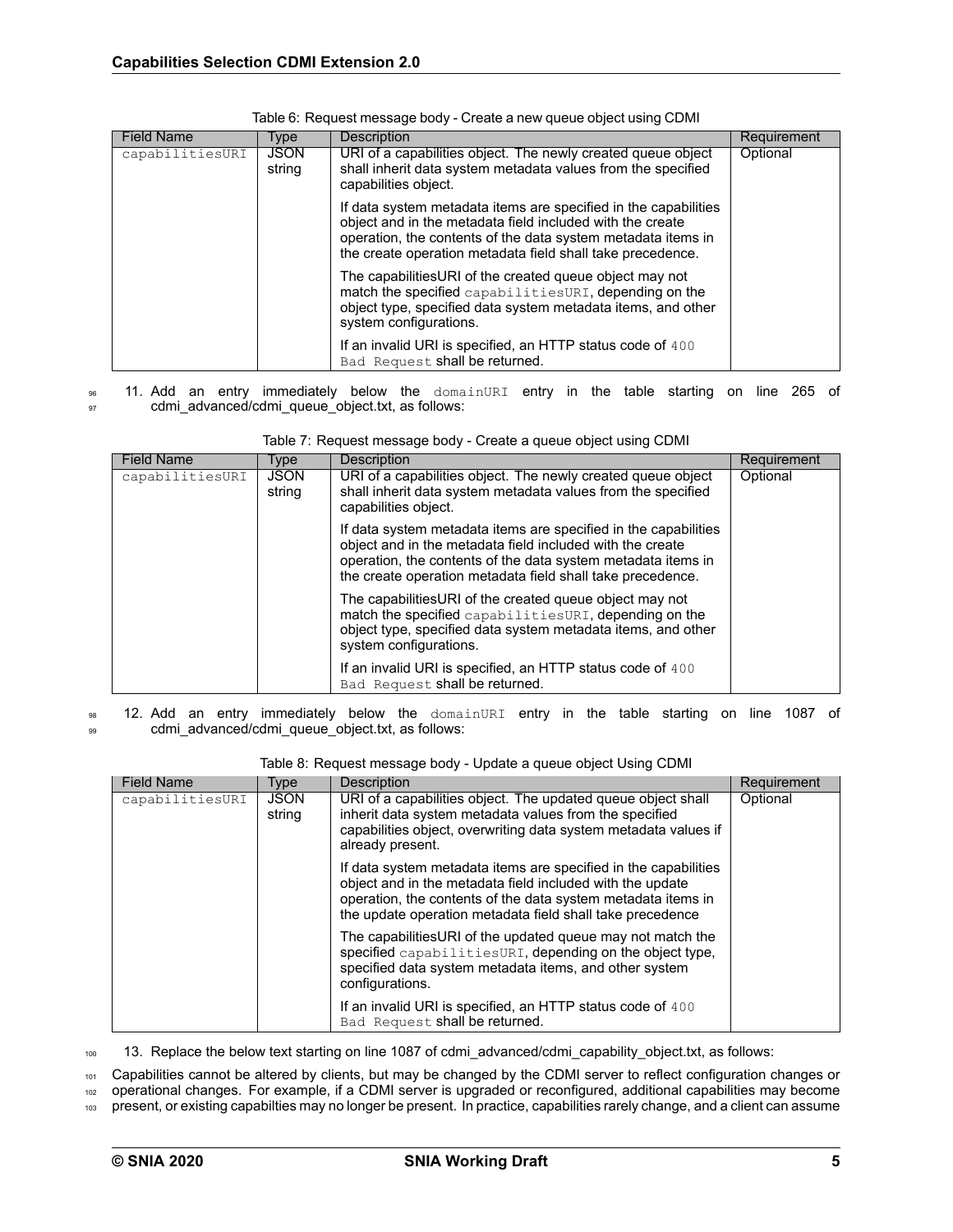<sup>104</sup> that they shall remain constant for the duration of a client-server HTTP/HTTPS session.

Replace with:

<sup>106</sup> Capabilities cannot be altered by clients, but may be created or changed by the CDMI server to reflect configuration

<sup>107</sup> changes or operational changes. For example, if a CDMI server is upgraded or reconfigured, additional capabilities may <sup>108</sup> become present, or existing capabilties may no longer be present. In practice, capabilities rarely change, and a client 109 can assume that they shall remain constant for the duration of a client-server HTTP/HTTPS session.

110 A CDMI implementation may map objects to specific capabilities URIs (such as the "gold container" capabilities URI <sup>111</sup> shown above) when data system metadata fields are present in the created or updated object and match to the data 112 system metadata fields and values in a given capabilities object.

<sup>113</sup> This mapping permits CDMI servers to create templates that can be used when creating or updating an object to specify a

<sup>114</sup> default set of data system metadata values. For example, the "gold\_container" could include a cdmi\_data\_redundancy

<sup>115</sup> metadata item with the value set to "4". Any container created with this capabilities object specified shall inherit a

116 "cdmi data redundancy" metadata item with the value "4", and, in the absence of additional and/or overriding data

- <sup>117</sup> system metadata values, shall have a capabilitiesURI set to the "gold\_container".
- 118 14. Add an entry to the end of the table starting on line 135 of cdmi\_advanced/cdmi\_capability\_object.txt, as follows:

| Capability name                                      | Tvpe        | Definition                                                                                                                                                                                                                                                                     |
|------------------------------------------------------|-------------|--------------------------------------------------------------------------------------------------------------------------------------------------------------------------------------------------------------------------------------------------------------------------------|
| cdmi capabilities templates                          | JSON string | If present and "true", the CDMI server supports<br>capabilities objects being used as templates when<br>creating or modifying a CDMI object.                                                                                                                                   |
| cdmi capabilities exact<br>$\leftrightarrow$ inherit | JSON string | If present and "true", the CDMI server supports<br>inheriting data system metadata when a capabilities<br>object is specified on create or update, which<br>completely replace all existing data system metadata<br>not explicitly specified in the object creation or update. |

Table 9: System-wide capabilities

<sup>119</sup> 15. Add an entry immediately below the capabilities entry in the table starting on line 1015 of <sup>120</sup> cdmi\_advanced/cdmi\_capability\_object.txt, as follows:

Table 10: Response message body - Read a capabilities object using

|            | CDMI                  |                                                                                                                                                                                                |             |
|------------|-----------------------|------------------------------------------------------------------------------------------------------------------------------------------------------------------------------------------------|-------------|
| Field name | Tvpe                  | <b>Description</b>                                                                                                                                                                             | Requirement |
| metadata   | <b>JSON</b><br>obiect | Metadata for the capabilities object. This field includes data<br>system metadata associated with the capabilities object. See<br>Clause 16 for a further description of data system metadata. | Mandatory   |

 $121$  16. Update example 1 in the examples section starting on line 1113 of cdmi\_advanced/cdmi\_capability\_object.txt, as <sup>122</sup> follows:

123 EXAMPLE 1: GET to the root container capabilities URI to read all fields of the container:

|                  | --> GET /cdmi/2.0.0/cdmi capabilities/ HTTP/1.1     |  |  |
|------------------|-----------------------------------------------------|--|--|
|                  | --> Host: cloud.example.com                         |  |  |
|                  | --> Accept: application/cdmi-capability             |  |  |
|                  |                                                     |  |  |
|                  | $\leftarrow$ - $\text{HTTP}/1.1$ 200 OK             |  |  |
|                  | <-- Content-Type: application/cdmi-capability       |  |  |
| $\leftarrow -$   |                                                     |  |  |
| $\leftarrow -$ { |                                                     |  |  |
|                  | <-- "objectType": "application/cdmi-capability",    |  |  |
|                  | <-- "objectID": "00007E7F00104BE66AB53A9572F9F51E", |  |  |
|                  | <-- "objectName": "cdmi capabilities/",             |  |  |
|                  | $\leftarrow -$ "parentURI": "/",                    |  |  |
| $\leftarrow$ $-$ | "parentID": "00007E7F0010128E42D87EE34F5A6560",     |  |  |
| $\leftarrow$ $-$ | "capabilities": {                                   |  |  |
| $\leftarrow$ $-$ | "cdmi domains": "true",                             |  |  |
| $\leftarrow$ $-$ | "cdmi export nfs": "true",                          |  |  |
| $\leftarrow$ $-$ | "cdmi export iscsi": "true",                        |  |  |
| $\leftarrow$ $-$ | "cdmi queues": "true",                              |  |  |
| $\prec$ - $\sim$ | "cdmi notification": "true",                        |  |  |
|                  | "cdmi query": "true",                               |  |  |
| $\leftarrow -$   | "cdmi metadata maxsize": "4096",                    |  |  |

(continues on next page)